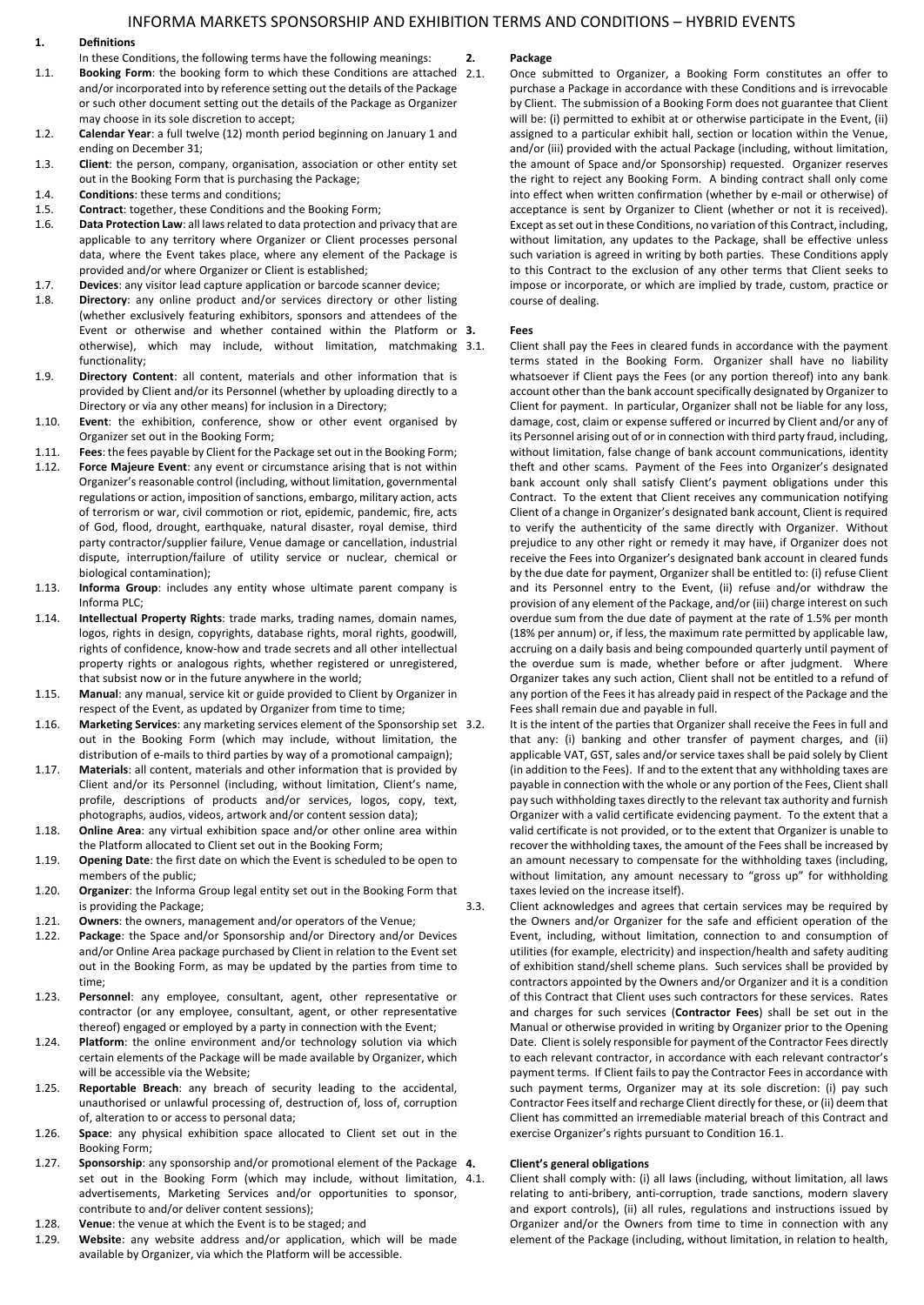safety and security requirements), and (iii) the provisions of the Manual, including, without limitation, all operational requirements stated therein.

- 4.2. Client warrants, represents and undertakes that: (i) it has the right, title and authority to enter into this Contract and perform its obligations hereunder, and (ii) the person signing or otherwise legally accepting this Contract on behalf of Client has the requisite authority to do so.
- 4.3. Client and its Personnel must not: (i) act in any manner which causes offence, annoyance, nuisance or inconvenience to Organizer, the Owners and/or any other attendee of the Event, (ii) do anything which might adversely affect the reputation of Organizer, the Owners and/or the Event, and/or (iii) cause or permit any damage to the Venue or any part thereof or to any fixtures or fittings which are not the property of Client.
- 4.4. Client shall cooperate, in good faith, with Organizer in all matters relating to the Package and/or the Event. Without limitation, Client shall provide Organizer with all information as Organizer may reasonably request in respect of the Package and shall ensure that such information is accurate.
- 4.5. Client is solely responsible for obtaining passports, visas and other necessary documentation for entry into the country or territory where the Event is held. If Client and/or its Personnel cannot attend the Event due to a failure to obtain such documentation, the Fees shall remain due and payable in full.
- 4.6. Client is solely responsible for obtaining any licences, regulatory approvals, customs clearances or other necessary consents required for Client to participate in the Event and display its exhibits, including, without limitation, any licences or other necessary consents required for the playing of music or any other audio or visual material by Client and/or its Personnel.
- 4.7. Client consents to its details (including, without limitation, its name, logo and profile) being: (i) published in any show guide, directory and/or other promotional materials prepared in connection with the Event, and/or (ii) displayed on the Event website, the Platform and/or the Website. Although Organizer shall take reasonable care in any such publication/display, it shall not be liable for any errors, omissions or misquotations that may occur.
- 4.8. All unauthorised filming, sound recording and photography of the Event, 6. and all unauthorised transmission of audio or visual material at the Event, 6.1. by Client and/or its Personnel is expressly prohibited. Client and/or its Personnel agree: (i) to surrender to Organizer or destroy on demand any material in whatever media recorded in violation of this Condition 4.8, and (ii) that the copyright and other Intellectual Property Rights in any such material shall vest in Organizer unconditionally and immediately on the creation of such material.
- 4.9. Client acknowledges and agrees that Organizer and its Personnel shall be 6.2. permitted to film, sound record and photograph the Event, which may include, without limitation, filming, sound recording and photography featuring Client's Personnel (the **Content**). Client agrees to make its Personnel aware of such filming, sound recording and photography of the Event. Client acknowledges and agrees that Organizer is the sole and exclusive owner of all rights in the Content and hereby waives any and all: (i) rights in and to such Content, and (ii) claims that Client may have relating to or arising from the Content or its use. Without limitation, Organizer shall be permitted to use the Content anywhere in the world for promotional and other purposes, without any payment or compensation. If any of Client's Personnel has any objection to the use of their image in any filming, sound recording and/or photography of the Event, Client shall notify Organizer in writing.
- 4.10. Client acknowledges and agrees that all usernames and passwords used to 6.4. access the Platform, the Website and/or any Directory are confidential and personal to Client and its Personnel (as applicable). Client shall not, and shall procure that its Personnel shall not, permit others to use such usernames and/or passwords and Client shall be liable for the acts and omissions of any person using such usernames and/or passwords (whether or not such use was authorised by Client and/or its Personnel). Client shall notify Organizer immediately of any unauthorised use of any usernames and/or passwords or any other breach of security regarding the Platform, the Website and/or any Directory that comes to its attention.
- 4.11. Client acknowledges and agrees that the terms of this Contract (including, without limitation, the amount of the Fees) and the provisions of the Manual shall constitute confidential information of Organizer and Client undertakes that it shall not at any time disclose the same to any third party. 6.6.

# **5. Data protection**

5.1. Each party acknowledges and agrees that it is responsible for its own processing of personal data in connection with this Contract, including, without limitation, any processing of personal data pursuant to a Data List 6.7. (as defined in Condition 5.2) (and, where applicable, the parties agree that each party acts as a data controller for the purposes of the General Data Protection Regulation (Regulation (EU) 2016/679)). Each party shall: (i) only process personal data in compliance with, and shall not cause itself and/or the other party to be in breach of, Data Protection Law, and (ii) act reasonably in providing such information and assistance as the other party may reasonably request to enable the other party to comply with its obligations under Data Protection Law. If either party becomes aware of a

Reportable Breach relating to the processing of personal data in connection with this Contract, it shall: (i) provide the other party with reasonable details of such Reportable Breach without undue delay, and (ii) act reasonably in co-operating with the other party in respect of any communications and/or notifications to be issued to any data subjects and/or supervisory authorities in respect of the Reportable Breach. If either party receives any communication from any supervisory authority relating to the processing of personal data in connection with this Contract, it shall: (i) provide the other party with reasonable details of such communication, and (ii) act reasonably in co-operating with the other party in respect of any response to the same. Organizer collects, uses and protects personal data in accordance with its privacy policy, which can be found here:

#### [https://www.informamarkets.com/en/privacy-policy.html.](https://www.informamarkets.com/en/privacy-policy.html)

5.2. Without prejudice to the generality of Condition 5.1, Client acknowledges and agrees that if it receives any list containing personal data from Organizer as part of the Package (a **Data List**), it shall: (i) keep the Data List confidential and not disclose it to any third party, (ii) only use the Data List for the purpose of making an initial approach to contacts on the Data List in response to their engagement with Client's products and/or services as facilitated by the Package, (iii) securely delete or put beyond use all or any part of the Data List upon Organizer's reasonable request or by such time as is required by Data Protection Law, whichever is earlier, and (iv) provide Organizer with reasonable details of any enquiry, complaint, notice and/or other communication it receives from any supervisory authority relating to Client's use of the Data List, and act reasonably in co-operating with Organizer in respect of Client's response to the same. Client acknowledges and agrees that Organizer shall only be obliged to provide Client with all or any part of a Data List to the extent that it is legally permitted to do so and Organizer shall not be liable if the volume of personal data provided to Client is less than anticipated as a result of Organizer's compliance with Data Protection Law.

## **6. Specific terms relating to Space**

Organizer reserves the right at any time to make such alterations in the floor plan of the Event or in the specification of the Space as Organizer in its absolute opinion considers to be in the best interests of the Event, including, without limitation, altering the size, shape or position of the Space and/or the exhibition stand therein and/or changing or closing entrances, exits and access to the Venue. If the size of the Space is reduced, Client shall receive a pro-rata refund of the Fees payable in respect of the Space.

- 6.2. Organizer permits Client to use the Space for the purpose of displaying exhibits at the Event. Such use shall not constitute a tenancy and Client shall have no other rights to, or interest in, the Space. Client is only permitted to conduct business from the Space and shall not (nor shall it permit any other person to) conduct any display or exhibit, distribute publications or other materials or otherwise canvass or solicit for business in any other area of the Venue.
- Client undertakes: (i) to occupy the Space in time for the opening of the Event, (ii) at all times during the Event to ensure that its Space (and exhibition stand therein) is (a) staffed by competent personnel, and (b) clean, tidy, well presented and free from unsafe materials/items and other hazards (failing which, Organizer reserves the right without liability to arrange for this to be done at Client's risk and expense), and (iii) not to close its exhibition stand prior to the closing of the Event.
- Client shall not permit the display of any exhibits within the Space or otherwise at the Event that do not exclusively relate to Client's own commercial activities. Organizer reserves the right, without liability and at Client's risk and expense, to remove any exhibit and/or stop any display or demonstration which Organizer considers in its reasonable opinion: (i) contravenes any law and/or any applicable industry regulations/standards, (ii) constitutes counterfeit goods and/or infringes the Intellectual Property Rights of any third party, (iii) is likely to cause offence, and/or (iv) does not otherwise comply with these Conditions.
- 6.5. Unless the provisions of Condition 6.6 apply, Client is solely responsible for all aspects of the set-up of the Space, including, without limitation, modular stand or similar construction, pipes and drapes, shell scheme, branding and dressing.
	- 6.6. Organizer shall be responsible for setting-up a pre-built booth for Client in the Space (to include modular stand or similar construction, pipes and drapes and shell scheme) only where it has expressly agreed to do so in the Booking Form. Client is solely responsible for all aspects of dressing and branding of the Space.
	- Client may not share the Space with any third party without the prior written consent of Organizer (and any such consent shall be conditional on the Space sharer agreeing to comply with any terms, conditions and restrictions as may be prescribed by Organizer). If and to the extent that Client is permitted to share the Space, Client shall procure that any Space sharer and any Space sharer's Personnel comply with this Contract, provided that Client shall be solely responsible for the Space in its entirety and shall be liable for any act or omission of any Space sharer and any Space sharer's Personnel (including, without limitation, any breach of the terms of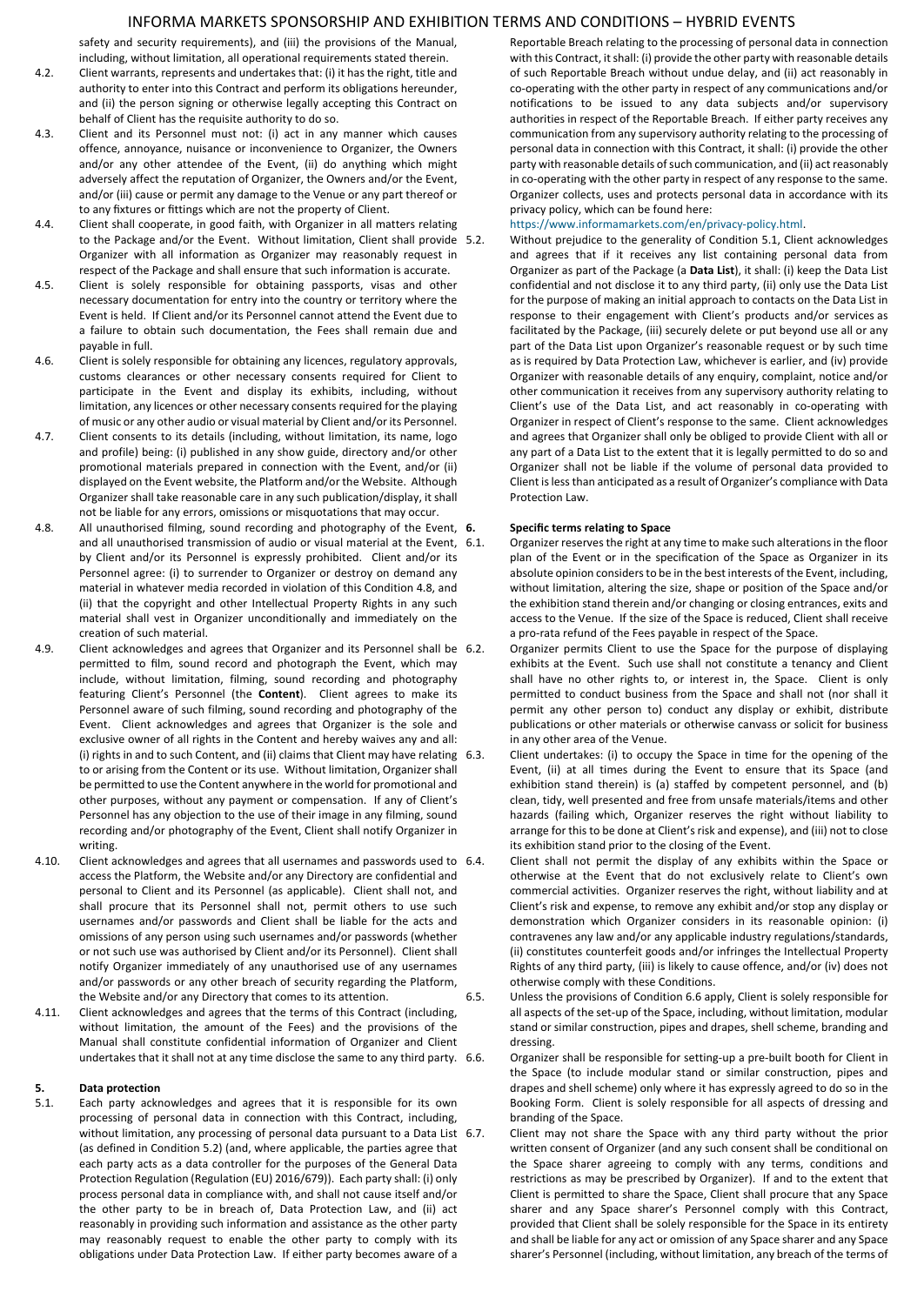this Contract by the same). Unless otherwise agreed in writing by Organizer, Client shall ensure that at all times during the Event its exhibition stand is staffed by at least one of its own Personnel. Notwithstanding any approved Space sharing arrangement, Client shall itself remain wholly liable for the full amount of the Fees.

- 6.8. Food and/or beverages may only be supplied by Client and/or its Personnel with the prior written consent of Organizer. Without limitation to the foregoing, Client is forbidden to bring alcoholic beverages into the Venue without the prior written consent of Organizer (and, if consent is granted, corkage fees may be required).
- 6.9. Except in connection with any Event that is open to consumers and/or with the prior written consent of Organizer, retail sales (and the delivery of any associated products and/or services) are not permitted on the Event floor.
- 6.10. At such time after the close of the Event as Organizer may specify, or on any earlier termination of this Contract, all exhibits shall be removed from the Venue and the Space shall be delivered to Organizer in good and clean order and in such condition as initially provided to Client. Any Client property remaining after such time shall be considered abandoned and may be sold or otherwise disposed of by Organizer at Client's risk and expense.
- 6.11. Without prejudice to any other right or remedy it may have, if Client and/or any of its Personnel is in breach of this Condition 6 and/or is otherwise engaged in any activity that might jeopardise the health, safety and/or security of the Event and/or any other attendee of the Event, Organizer reserves the right without liability to close Client's exhibition stand.
- **7. Specific terms relating to Sponsorship (including, without limitation, Marketing Services)**
- 7.1. Client shall: (i) provide Organizer with all Materials within any deadlines 8.2. specified by Organizer, and (ii) comply with Organizer's specifications and technical requirements in relation to all Materials. If Client does not, Organizer reserves the right to refuse to print, publish or otherwise use any 8.3. or all of the Materials (but all Fees in respect of the Sponsorship shall remain due and payable in full).
- 7.2. Client warrants, represents and undertakes that the Materials are: (i) accurate and complete, (ii) Client's own original work (of which Client is the copyright owner) or that Client has gained copyright and any other applicable clearance, consent, approval, licence or permission from any 8.4. relevant third party (including, without limitation, the copyright owner and any regulatory authorities), in each case such that Client has the right to make the Materials available to Organizer in connection with the Package 8.5. without restriction and that they do not breach or infringe anyone else's rights (including, without limitation, the Intellectual Property Rights of any third party), (iii) not in any way defamatory, libellous, obscene, menacing, threatening, offensive, abusive or fraudulent, (iv) not in any way illegal and that they do not contravene any law or incite or encourage the contravention of any law, (v) not and will not be the subject of any claims, demands, liens, encumbrances or rights of any kind that could or will impair or interfere with Organizer's use of the Materials in connection with the provision of the Package, and (vi) if provided in digital form, free from any viruses and any other malware or corrupting elements of any kind and that they shall not cause any adverse effect on the operation of any Organizer system, publication, website, platform, media or other property and/or on any users of any of the foregoing.
- 7.3. Although Organizer shall take reasonable care in the production of any deliverable incorporating the Materials, it shall not be liable for any errors, omissions or misquotations that may occur. Without limitation to the foregoing, Organizer cannot guarantee any exact colour matches in its incorporation of Materials and any colours used in Materials are for graphic and textual guidance only. All Materials are subject to the approval of Organizer (however, notwithstanding any such approval, Client shall have 8.6. sole responsibility and liability in respect of such Materials). Organizer reserves the right to reject any Materials at any time after receipt. Organizer shall use its reasonable endeavours to provide the Sponsorship in the size, position and manner as specified in the Booking Form, but shall not be liable where reasonable modifications are made.
- 7.4. Client hereby grants to Organizer a royalty-free, non-exclusive, worldwide 8.7. licence to use the Materials and Client's details on the Platform, the Website and/or in connection with the creation of any materials relating to the Event. Client acknowledges and agrees that, in view of the time and cost required in preparing such materials, in circumstances where this Contract is terminated Organizer may at its discretion continue to use the Materials and Client's details after termination of this Contract where the time and cost required to remove the same from the Platform, the Website and/or 8.8. any materials relating to the Event cannot reasonably be justified by Organizer.
- 7.5. If all or part of the Sponsorship comprises Marketing Services, Organizer shall use commercially reasonable efforts to adhere to any delivery schedule set out in the Booking Form. Where such Marketing Services include the distribution of e-mails to third parties by way of a promotional campaign, at Organizer's request Client shall: (i) maintain and deliver to Organizer, by no later than five (5) days prior to the start of a campaign, a

true, correct and complete suppression list containing e-mail addresses of those individuals who have opted out or unsubscribed from receiving communications from and/or relating to Client and/or any of its affiliates (a **Suppression List**), and (ii) for the duration of the campaign, provide Organizer with an updated Suppression List, in a format specified by Organizer, immediately following each instance that an individual has requested to be opted out or unsubscribed. To the extent that, pursuant to such Marketing Services, any e-mails will be sent to any e-mail addresses provided by Client and/or its Personnel, Client warrants, represents and undertakes that Client has obtained all consents and permissions required for such e-mails to be sent to such e-mail addresses and that no such e-mail address appears on any Suppression List. Client shall indemnify Organizer against any loss, damage, cost, claim or expense (including, without limitation, in connection with any regulatory action or fine) suffered or incurred by Organizer and/or any member of the Informa Group arising out of or in connection with any breach by Client and/or its Personnel of this Condition 7.5.

7.6. Without prejudice to any other right or remedy it may have, if Client and/or any of its Personnel is in breach of this Condition 7, Organizer reserves the right without liability to: (i) suspend and/or discontinue the use of any Materials, and/or (ii) refuse and/or withdraw the provision of any element of the Sponsorship.

## **8. Specific terms relating to Directories**

8.1. If Client purchases a Directory entry as part of the Package, the terms of this Condition 8 shall apply. The Booking Form may specify that it is mandatory for Client to purchase a Directory entry in connection with the Event.

The length of time that Client is entitled to have a Directory entry live for, and the extent of its coverage within and benefits related to such Directory, shall be specified in the Booking Form.

- All Directory Content must comply with these Conditions. Organizer reserves the right to remove any Directory Content that it deems offensive, inappropriate, libellous or non-compliant with these Conditions. Client shall ensure that the Directory Content shall not infringe the Intellectual Property Rights of any third party and Client shall be solely responsible for checking the accuracy and compliance with law of any Directory Content.
- 8.4. All Directory Content shall be considered non-confidential and nonproprietary. Client waives any moral rights in the Directory Content to the fullest extent permitted by law.
- 8.5. Client warrants, represents and undertakes that the Directory Content is: (i) accurate and complete, (ii) Client's own original work (of which Client is the copyright owner) or that Client has gained copyright and any other applicable clearance, consent, approval, licence or permission from any relevant third party (including, without limitation, the copyright owner and any regulatory authorities), in each case such that Client has the right to make the Directory Content available to Organizer in connection with the Package without restriction and that it does not breach or infringe anyone else's rights (including, without limitation, the Intellectual Property Rights of any third party), (iii) not in any way defamatory, libellous, obscene, menacing, threatening, offensive, abusive or fraudulent, (iv) not in any way illegal and that it does not contravene any law or incite or encourage the contravention of any law, (v) not and will not be the subject of any claims, demands, liens, encumbrances or rights of any kind that could or will impair or interfere with Organizer's use of the Directory Content in connection with the provision of the Package, and (vi) if provided in digital form, free from any viruses and any other malware or corrupting elements of any kind and that it shall not cause any adverse effect on the operation of any Organizer system, publication, website, platform, media or other property and/or on any users of any of the foregoing.

8.6. If and to the extent that the Directory Content contains information relating to Client's products and/or services (images and details of which may be uploaded to a Directory), Client further represents, warrants and undertakes that such information is limited to generic information only and is not advisory. Client shall ensure that the Directory Content relates exclusively to Client's own commercial activities.

Without limitation to Condition 17.5, Client shall indemnify Organizer against any loss, damage, cost, claim or expense suffered or incurred by Organizer and/or any member of the Informa Group arising out of or in connection with the Directory Content, including, without limitation, any third party claim regarding: (i) the inaccuracy or incompleteness of the Directory Content, and/or (ii) any infringement of third party Intellectual Property Rights relating to the Directory Content.

Organizer cannot guarantee that a Directory shall operate continuously, securely or without interruption and Organizer does not accept any liability for its temporary unavailability or for any viruses or other harmful components. Organizer reserves the right at any time and for any reason to: (i) make alterations and/or corrections to, suspend and/or discontinue any aspect of any Directory, (ii) vary the technical specification of any Directory, and/or (iii) temporarily suspend and/or disable Client's and its Personnel's access to any Directory for the purposes of maintenance, upgrade or addressing any security concerns.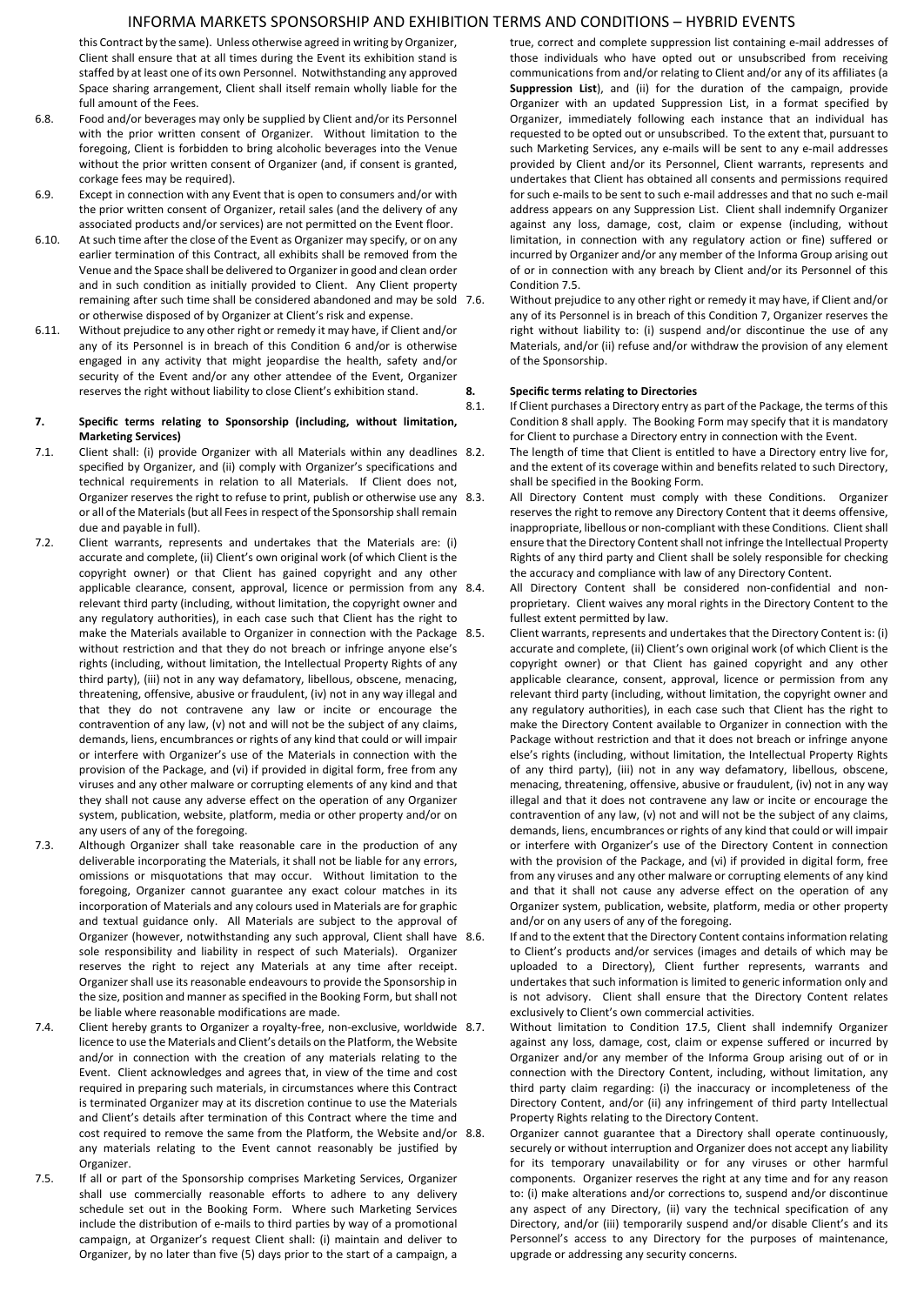- 8.9. Organizer does not endorse or accept any responsibility for the use of, or content on, any other website linked or referenced within any Directory and Organizer shall not be liable for any loss, damage, cost, claim or expense suffered or incurred by Client and/or any of its Personnel arising out of or in connection with the use of, or reliance on, any content, products and/or services available on or through any other website.
- 8.10. Client acknowledges and agrees that use of a Directory shall be further subject to any website terms of use and/or fair or acceptable use policies indicated on the website on which such Directory is hosted.
- 8.11. Without prejudice to any other right or remedy it may have, if Client and/or any of its Personnel is in breach of this Condition 8 (and/or any website terms of use and/or fair or acceptable use policies indicated on the website on which any Directory is hosted), Organizer reserves the right without liability to suspend and/or disable Client's and its Personnel's use of, access to, coverage within and benefits related to any Directory.
- 8.12. Organizer's total liability in connection with a Directory, howsoever arising, shall be limited to the total amount of the Fees paid by Client in respect of such Directory only.

# **9. Specific terms relating to Devices**

- If Client orders any Devices as part of the Package, the terms of this Condition 9 shall apply. The Booking Form may specify that it is mandatory for Client to order Devices for use at the Event.
- 9.2. Client acknowledges and agrees that all Devices are provided by Organizer's nominated third party supplier (**Device Supplier**). Devices enable Client to engage with the lead capture services provided by Device Supplier and activation and use of the lead capture services shall require Client to agree and adhere to Device Supplier's terms of use. By agreeing to Device Supplier's terms of use, this creates a separate contract between Client and Device Supplier for the activation and use of such lead capture services. In the event that Device Supplier exercises any right to terminate Client's use of the lead capture services pursuant to its terms of use, all Fees paid by Client in respect of the Devices shall be non-refundable.
- 9.3. Client acknowledges and agrees that it shall obtain any required consents from an attendee of the Event before using any Devices to scan such attendee's badge.
- 9.4. Client acknowledges and agrees that Device Supplier shall host all data collected by Client and/or its Personnel in connection with the lead capture services in accordance with Device Supplier's terms of use. In particular, Client acknowledges and agrees that Device Supplier may be disclosing certain data that Client collects using the lead capture services to Organizer for the purposes set out in Device Supplier's terms of use.
- 9.5. Without prejudice to any other right or remedy it may have, if Client and/or any of its Personnel is in breach of this Condition 9, Organizer reserves the right without liability to insist that any Devices are no longer used by Client and/or its Personnel and are immediately returned to Device Supplier.
- 9.6. Client acknowledges and agrees that all Devices are provided to Client on 10.6. Organizer's behalf by Device Supplier. Client shall collect and return any Devices in accordance with Device Supplier's instructions. Client shall indemnify Organizer against any loss, damage, cost, claim or expense suffered or incurred by Organizer and/or any member of the Informa Group arising out of or in connection with any Devices that are not returned or that 10.7. are damaged by Client and/or its Personnel. In the event of any fault, malfunction, failure or inaccuracy of any Devices or any other loss or damage arising in connection with any Devices and/or any captured data, Client should contact Device Supplier to resolve any issues. Client hereby 10.8. waives any and all claims against Organizer that Client may have relating to or arising from any such issues. Organizer's total liability in connection with any Devices, howsoever arising, shall be limited to the total amount of the 10.9. Fees paid by Client in respect of the Devices only.

## **10. Use of the Platform and the Website (including, without limitation, the Online Area)**

- 10.1. Client shall not and shall procure that its Personnel shall not:
	- 10.1.1. copy, reproduce, modify, create any derivative works from and/or reverse engineer any aspect of the Platform and/or the Website;
		- 10.1.2. resell, sub-license, rent, lease, transfer or attempt to assign any rights in and/or to access and/or use the Platform and/or the 10.10. Website to any other person;
		- 10.1.3. use the Platform and/or the Website for anything other than their intended purpose and/or in any manner other than in compliance with law and these Conditions;
		- 10.1.4. infringe Organizer's Intellectual Property Rights or those of any third party in relation to its use of the Platform and/or the Website;
		- 10.1.5. knowingly transmit, send or upload any data to the Platform and/or the Website that contains viruses and any other malware or corrupting elements of any kind;
		- 10.1.6. use the Platform and/or the Website in any way that could damage, disable, overburden, impair or compromise Organizer's systems and/or security and/or interfere with other users' use of 10.11. the Platform and/or the Website;
- 10.1.7. use any robots and/or data gathering/mining extraction techniques intended to scrape data from the Platform and/or the Website;
- 10.1.8. use any third party applications and/or software that interacts with the Platform and/or the Website without the prior written consent of Organizer; and/or
- 10.1.9. engage in the sending/distribution of spam and/or mass unsolicited messages using the Platform and/or the Website.
- 10.2. Organizer cannot guarantee that the Platform and/or the Website shall operate continuously, securely or without interruption and Organizer does not accept any liability for its temporary unavailability or for any viruses or other harmful components. Client must not attempt to interfere with, manipulate, damage or disrupt the proper working of the Platform and/or the Website (for example, by attempting to circumvent security or tamper with, hack into or otherwise disrupt any computer system, server, website, router or any other internet connected device). Organizer reserves the right at any time and for any reason to: (i) make alterations and/or corrections to, suspend and/or discontinue any aspect of the Platform and/or the Website, (ii) vary the technical specification of the Platform and/or the Website, and/or (iii) temporarily suspend and/or disable Client's and its Personnel's access to the Platform and/or the Website for the purposes of maintenance, upgrade or addressing any security concerns.
- 10.3. Client's ability to access and use the Platform and the Website requires one or more compatible devices with certain software and internet access (which shall be at Client's own cost), including, without limitation, a requirement to make updates/upgrades from time to time. High speed internet access is recommended. Client acknowledges and agrees that: (i) Client's ability to access and/or use the Platform and/or the Website may be affected by the performance of any of the foregoing elements, and (ii) Organizer shall not be liable to Client to the extent that Client is unable to access and/or use (in whole or in part) the Platform and/or the Website due to any of the foregoing elements. Client acknowledges and agrees that any system requirements prescribed by Organizer to enable Client to access and use the Platform and the Website, which may be changed by Organizer from time to time, are Client's responsibility to obtain and maintain.
- 10.4. Organizer does not guarantee or warrant that any content available for downloading from the Platform and/or the Website will be free from infections, viruses and/or other code that has contaminating or destructive properties. Client is responsible for implementing sufficient procedures and virus checks to satisfy its particular requirements for the accuracy of data input and output.
- 10.5. Client acknowledges and agrees that use of the Platform, the Website and/or any downloadable software thereon shall be further subject to any website terms of use and/or fair or acceptable use policies indicated on the Platform and/or the Website and/or any end user licence agreements indicated at the time of software download.
	- Client is solely responsible for its, and its Personnel's, actions and conduct while accessing and/or using the Platform and/or the Website and Client shall not, and shall procure that its Personnel shall not, engage in any harassing, threatening, intimidating, predatory or stalking behaviour in connection with the Platform and/or the Website.
	- 10.7. Organizer shall be responsible for the development and set-up of the Online Area. Organizer reserves the right at any time to make such alterations to the Online Area as Organizer in its absolute opinion considers to be in the best interests of the Platform.
	- Client undertakes to: (i) be solely responsible for the customisation of the Online Area, and (ii) maintain the Online Area for the duration of Client's right to access the Online Area.
	- Client shall not permit the display of any Materials and/or other exhibits within the Online Area or otherwise on the Platform that do not exclusively relate to Client's own commercial activities. Organizer reserves the right, without liability and at Client's risk and expense, to remove any Materials and/or other exhibits which Organizer considers in its reasonable opinion: (i) contravene any law and/or any applicable industry regulations/standards, (ii) constitute counterfeit goods and/or infringe the Intellectual Property Rights of any third party, (iii) are likely to cause offence, and/or (iv) do not otherwise comply with these Conditions.
	- Client may not share the Online Area with any third party without the prior written consent of Organizer (and any such consent shall be conditional on the Online Area sharer agreeing to comply with any terms, conditions and restrictions as may be prescribed by Organizer). If and to the extent that Client is permitted to share the Online Area, Client shall procure that any Online Area sharer and any Online Area sharer's Personnel comply with this Contract, provided that Client shall be solely responsible for the Online Area in its entirety and shall be liable for any act or omission of any Online Area sharer and any Online Area sharer's Personnel (including, without limitation, any breach of the terms of this Contract by the same). Notwithstanding any approved Online Area sharing arrangement, Client shall itself remain wholly liable for the full amount of the Fees.
	- 10.11. Without prejudice to any other right or remedy it may have, if Client and/or any of its Personnel is in breach of this Condition 10 (and/or any website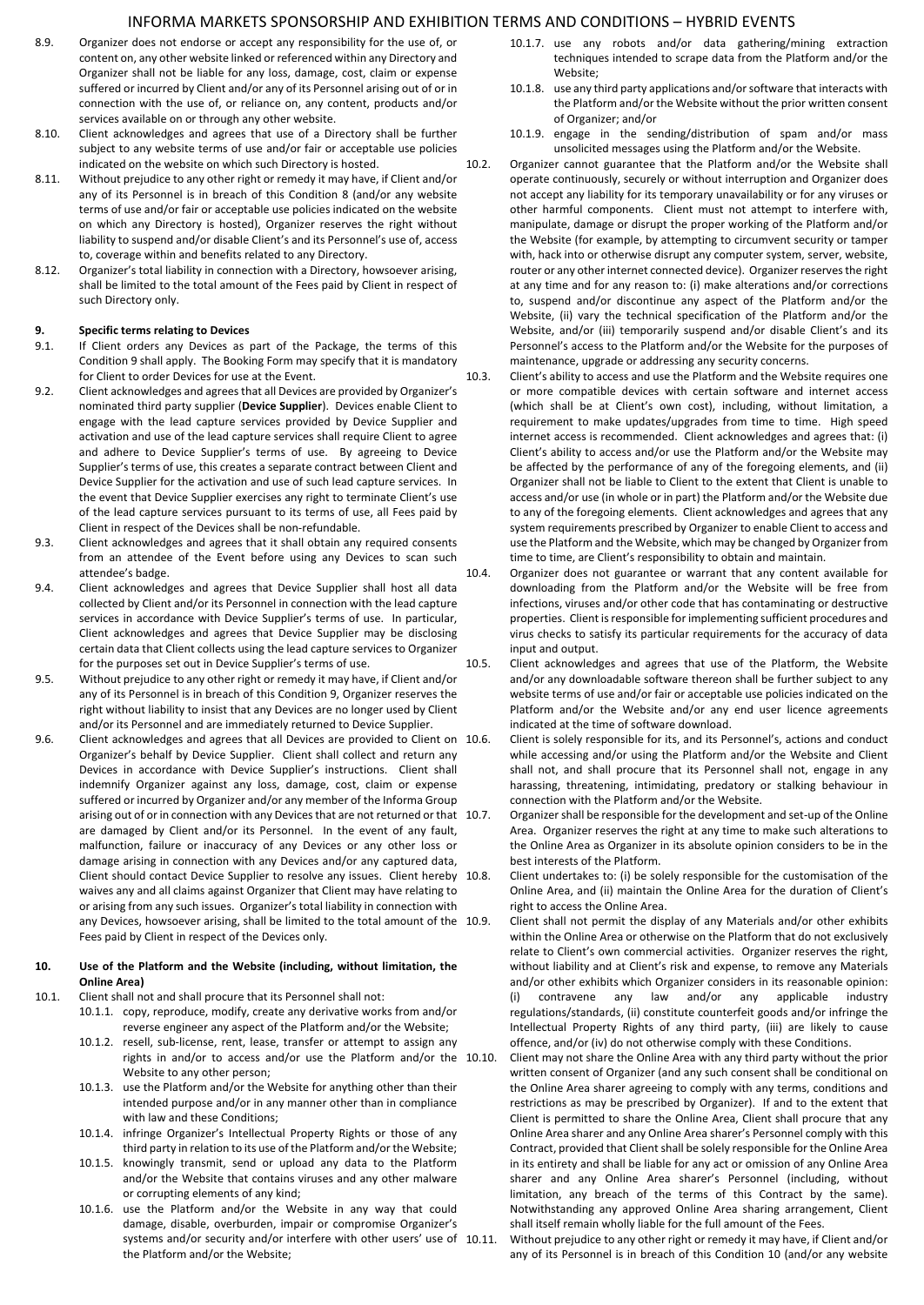terms of use and/or fair or acceptable use policies indicated on the Platform and/or any end user licence agreements indicated at the time of software download), Organizer reserves the right without liability to cease to make the Online Area available to Client and/or suspend and/or disable Client's and its Personnel's access to the Platform and/or the Website.

## **11. Visitor, delegate and Client's Personnel passes**

11.1. Where visitor passes and/or delegate passes are issued as part of the Package, they are issued subject to Organizer's terms and conditions applicable to visitors and/or delegates (as applicable) in force from time to 15. time. Client shall be supplied (either by Organizer or the Owners) with passes 15.1. for its Personnel (as applicable) who are working at the Event and such passes must be produced by such Personnel on request at the Event. Organizer may refuse entry to any person without a valid pass. Passes are only valid in the name of the person to whom they are issued.

# **12. Limitation of rights granted**

12.1. Client's rights in relation to the Event and the Package are strictly limited to those set out in this Contract. Client shall be permitted to advertise on its own website and/or social media the fact of its attendance and participation in the Event, including, without limitation, by providing a web link to the Event website, provided that Organizer may request at any time and for any reason that Client removes any such advertising and Client shall be required to comply with any such request promptly. Client is not permitted to: (i) establish a website specifically relating to the Event, and/or (ii) otherwise promote or advertise its association with the Event and/or Organizer, 16. except as expressly stated herein or with the prior written consent of 16.1. Organizer. Nothing in this Contract shall be construed as granting to Client any right, permission or licence to use or exploit the Intellectual Property Rights of Organizer and/or any member of the Informa Group.

# **13. Changes to the Event**

- 13.1. Notwithstanding any other provision of this Contract, Organizer reserves the right without liability at any time and for any reason to make reasonable changes to the format, content, location, Venue, opening hours, duration, dates and/or other timings of the Event. If any such changes are made, subject to Condition 13.2, this Contract shall continue to be binding on both parties, provided that the Package shall be amended as Organizer considers necessary to take account of such changes.
- 13.2. If a Force Majeure Event occurs that Organizer considers makes it illegal, impossible, inadvisable or impracticable for the physical, onsite and inperson (i.e. 'live') elements of the Event to be staged, any part of the Package that is contingent on such physical, onsite and in-person elements of the Event going ahead shall cease to be provided, but any part of the Package that is not contingent on such physical, onsite and in-person elements of the Event going ahead shall continue to be provided. The Fees 16.2. shall remain due and payable in full, provided that: (i) any portion of the Fees that relates to any part of the Package that is contingent on the physical, onsite and in-person elements of the Event going ahead shall, at Client's election, either be (a) refunded, or (b) applied towards future spend with Organizer, which shall be contracted separately (such future spend to relate to products and/or services to be delivered within twenty four (24) months of the originally scheduled Opening Date of the Event, otherwise Client's entitlement shall lapse and no refunds shall be provided), and (ii) any portion of the Fees that relates to any part of the Package that is not contingent on the physical, onsite and in-person elements of the Event going ahead shall be applied by Organizer in recognition of the provision of such part of the Package.

# **14. Cancellation and changing the date(s) of the Event by Organizer**

- 14.1. Without prejudice to Condition 13.2, Organizer reserves the right to cancel 16.3. the entire Event or change the date(s) of the Event at any time and for any reason (including, without limitation, if a Force Majeure Event occurs that Organizer considers makes it illegal, impossible, inadvisable or impracticable for the Event to be held).
- 14.2. In the event that the date(s) of the Event are changed to new date(s) that are within twelve (12) months of the originally scheduled Opening Date of the Event and/or the entire Event is cancelled but is reasonably expected by Organizer to be held at any time in the next Calendar Year (or, in the case 16.4. of an Event that is held on a biennial basis, in the next two (2) Calendar Years), this Contract shall continue in full force and effect and the Package and the obligations of the parties shall be deemed to apply to the Event on 16.5. the new date(s) or when it is next staged (as applicable) in the same way that they would have applied to the originally scheduled Event. For the avoidance of doubt, nothing in this Condition 14.2 shall excuse Client from 17. the payment of the Fees in accordance with the payment terms stated in 17.1. the Booking Form.
- 14.3. In the event that the entire Event is cancelled and is not reasonably expected by Organizer to be held at any time in the next Calendar Year (or, in the case of an Event that is held on a biennial basis, in the next two (2) Calendar Years), this Contract shall terminate without liability and the

Package shall cease to be provided. At Client's election, any portion of the Fees already paid shall be refunded or a credit note for the amount of the Fees already paid shall be issued and Client shall be released from paying any further portion of the Fees.

14.4. Client acknowledges and agrees that the provisions of this Condition 14 set out Client's sole remedy in the event of cancellation or the changing of the date(s) of the Event and all other liability of Organizer is hereby expressly excluded.

# **15. Cancellation by Client**

- The application for the Package is irrevocable by Client and, save as expressly stated in the Booking Form, Client has no rights to cancel this Contract. Save as expressly set out in these Conditions and/or in the Booking Form, no refunds shall be given and the Fees shall remain due and payable in full.
- 15.2. To the extent that the Booking Form expressly permits cancellation by Client, Client may cancel the Package on written notice to Organizer, except where Organizer has the right to terminate this Contract under Condition 16.1. Upon any such cancellation by Client, Client shall pay Organizer such cancellation fees as are stated in the Booking Form. For the purpose of determining any such cancellation fees, the relevant dates shall be fixed by reference to the originally scheduled Opening Date of the Event and not any newly scheduled Opening Date of the Event that has been changed pursuant to Condition 14.2.

#### **16. Termination**

- Organizer may terminate this Contract without liability immediately at any time by written notice to Client if Client: (i) is in material breach of any of its obligations under this Contract and/or any other agreement between Client and any member of the Informa Group and either the breach is irremediable or Client has not remedied the breach (if the same is capable of remedy) within fourteen (14) days of receiving written notice of the breach (or such lesser period as would be required for the breach to be remedied in sufficient time prior to the Opening Date of the Event or any element of the Package being provided on a scheduled date), (ii) goes into liquidation, is declared insolvent, has an administrator appointed (or an application is made for the same), ceases to carry on business or suffers any analogous event in any jurisdiction, or (iii) is convicted of any criminal offence or otherwise so conducts itself as to bring itself, the Event and/or Organizer into disrepute. Without prejudice to any other right or remedy it may have, in the event that Organizer terminates this Contract pursuant to this Condition 16.1, Organizer shall not be required to refund any Fees received from Client and Organizer shall be entitled to submit an invoice in respect of the balance (or the whole as the case may be) of the Fees which shall become immediately due and payable.
- Organizer may terminate this Contract without liability immediately at any time by written notice to Client if Organizer: (i) determines in its absolute discretion that the provision of the Package to Client is not in the best interests of the Event and/or not in Organizer's legitimate commercial interests, (ii) is required by any law or instructed by any financial institution to cease trading with certain individuals/entities and/or in certain geographical locations, and/or (iii) decides to cancel the entire Event and does not wish for this Contract to continue in full force and effect pursuant to Condition 14.2. In the event that Organizer terminates this Contract pursuant to this Condition 16.2, any portion of the Fees already paid shall be refunded (where legally permissible) and Client shall be released from paying any further portion of the Fees. Client acknowledges and agrees that the refund of Fees paid is Client's sole remedy in the event of termination by Organizer under this Condition 16.2 and all other liability of Organizer is hereby expressly excluded.
- Upon any termination of this Contract, without prejudice to any other right or remedy it may have, Organizer reserves the right without liability to close Client's exhibition stand, remove Client's Personnel from the Event, suspend and/or disable Client's and its Personnel's access to the Platform and/or the Website, cover over any Materials and remove and sell/otherwise dispose of any exhibits or other property of Client (at Client's risk and expense). Organizer shall be free to re-sell any aspects of the Package as it shall deem fit.
- Termination of this Contract shall not affect any rights, remedies, obligations or liabilities of either party that have accrued up to the date of termination.
- Conditions 1, 3, 5.2, 7.4, 7.5, 8.7, 8.12, 9.6, 12, 14, 15, 16, 17, 20 and 21 shall survive termination of this Contract.

## **17. Liability and indemnity**

Organizer does not make any warranty as to the Event and/or Package in general, including, without limitation, in relation to: (i) the presence, absence or location of any exhibitor, sponsor or attendee of the Event, (ii) the number of exhibitors, sponsors or attendees participating in the Event, and/or (iii) the benefit or outcome (commercial or otherwise) that Client may achieve as a result of participating in the Event and/or purchasing any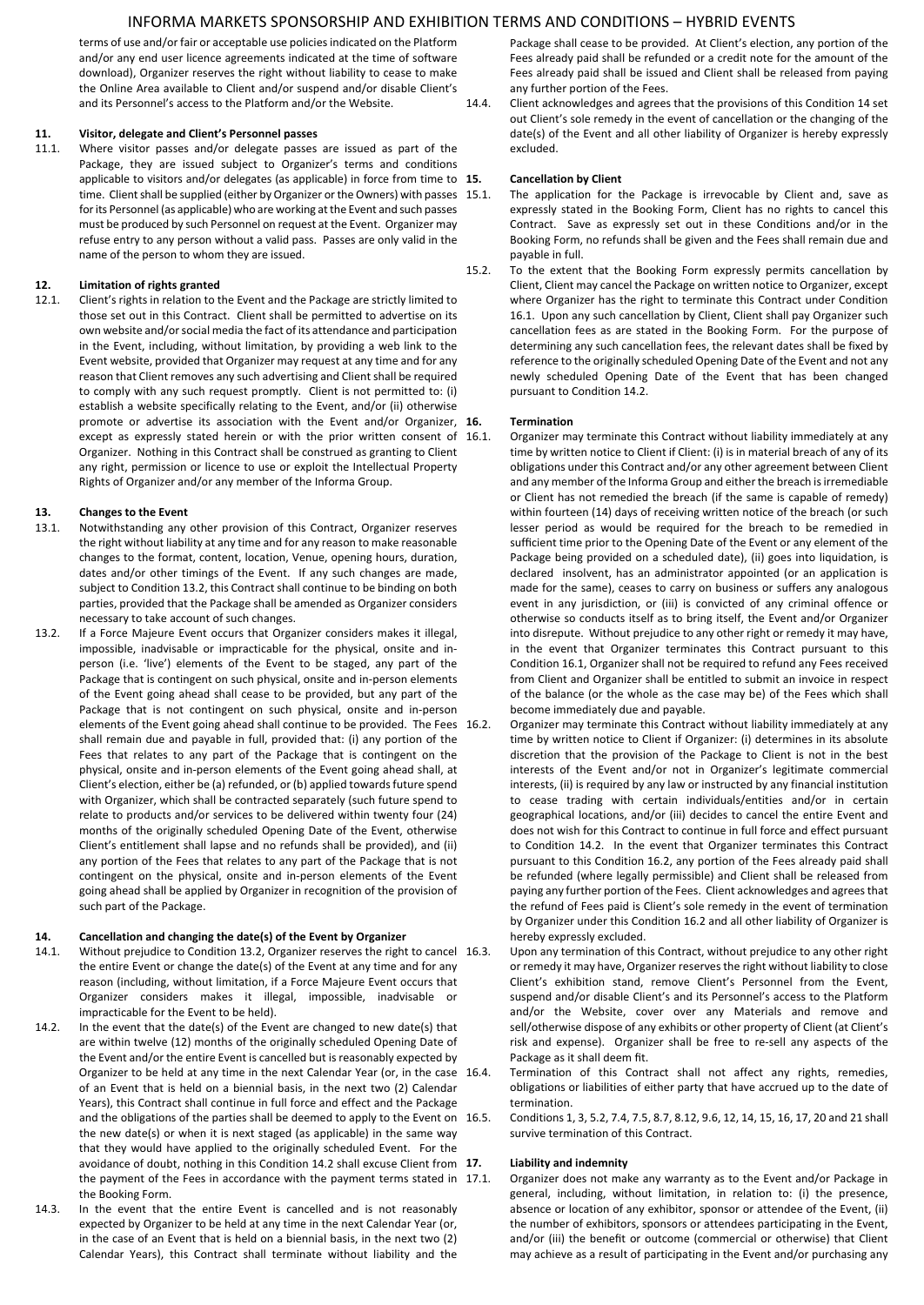element of the Package. Organizer further does not make any warranty as to (a) the condition of the Venue or any utilities that may be provided for use at the Venue, and/or (b) any products and/or services marketed, displayed or sold by any other exhibitor, sponsor or attendee at the Event and/or the benefit or outcome (commercial or otherwise) that Client may achieve as a result of any match-making initiatives, transactions or other deals/arrangements with such other exhibitors, sponsors or attendees. Except as set out in these Conditions, to the fullest extent permitted by law, Organizer excludes all terms, conditions, warranties, representations and undertakings relating to the Event and the Package that are not expressly stated herein.

- 17.2. Organizer does not endorse or accept any responsibility for the use of, or content on, any other website linked or referenced within the Platform and/or the Website and Organizer shall not be liable for any loss, damage, cost, claim or expense suffered or incurred by Client and/or any of its Personnel arising out of or in connection with the use of, or reliance on, any content, products and/or services available on or through any other website.
- 17.3. Organizer shall not be liable for any loss, damage, cost, claim or expense suffered or incurred by Client and/or any of its Personnel arising out of or in connection with the provision of any services supplied by third parties in relation to the Event and/or the Package, including, without limitation, the provision of utilities, AV, security rooms/cloakrooms, inspection/health and safety auditing of exhibition stand/shell scheme plans, stand-building, shell scheme, graphics, freight shipment, logistics, transportation and delivery services supplied by third party contractors and/or the Owners. Without limitation to the foregoing, Client acknowledges and agrees that services provided to Client by the Owners' and/or Organizer's mandated, official or recommended contractors are the subject of a separate agreement between Client and the relevant contractor(s).
- 17.4. Subject to Condition 17.7: (i) Client expressly assumes all risks associated with, resulting from or arising in connection with Client's and its Personnel's participation in and/or presence at the Event and/or Client's and its Personnel's access to and/or use of the Platform and/or the Website, (ii) 18.4. neither Organizer nor any member of the Informa Group shall be liable for any (a) indirect, consequential, special, incidental or punitive loss or damage, loss of actual or anticipated profits or income, loss of business, loss of opportunity, loss of goodwill, loss or corruption of data or any other type of economic loss or damage, or (b) loss (or theft) of, injury to, illness of or damage to the person, property and effects of Client and/or any of its Personnel and/or any third party, whether (a) or (b) is caused by negligence, intentional act, accident, act of God or otherwise, and (iii) Organizer's (and 18.5. any member of the Informa Group's) maximum aggregate liability to Client and its Personnel under this Contract or otherwise in connection with the Event and/or the Package and/or Client's and its Personnel's access to and/or use of the Platform and/or the Website, howsoever arising, shall be limited to the total amount of the Fees paid by Client.
- 17.5. Client shall indemnify Organizer against any loss, damage, cost, claim or 18.6. expense suffered or incurred by Organizer and/or any member of the Informa Group arising out of or in connection with: (i) any loss of or damage to any property or injury to, illness of or death of any person caused by any act or omission of Client and/or its Personnel, (ii) any third party claim that 19. either the display of any exhibits (including, without limitation, counterfeit 19.1. goods) by Client and/or its Personnel at the Event and/or on the Platform and/or the Website and/or any Directory and/or the receipt and/or use of the Materials and/or the Directory Content in connection with the Package constitutes an infringement of the Intellectual Property Rights of any third party, (iii) any breach by Client and/or its Personnel of any law, (iv) where Client receives any Data List as part of the Package, any failure of Client 20. and/or its Personnel to comply with Condition 5.2, and (v) where Client 20.1. shares the Space and/or the Online Area with any third party pursuant to Condition 6.7 and/or 10.10 (as applicable), any act or omission of any such 20.2. Space and/or Online Area sharer and/or such Space and/or Online Area sharer's Personnel.
- 17.6. Organizer shall not be in breach of this Contract nor liable for delay in performing, or failure to perform, any of its obligations under this Contract if such delay or failure results from a Force Majeure Event and/or from any delay, failure or error on the part of Client in providing cooperation, 20.3. performance and/or approvals, consents, information and/or Materials as contemplated by this Contract. For the avoidance of doubt, nothing in this Condition 17.6 shall excuse Client from the payment of the Fees under this Contract.
- 17.7. Nothing in these Conditions shall exclude or limit any liability which cannot be excluded or limited by law.
- 17.8. Client acknowledges and agrees that, in light of the Fees, the provisions of this Condition 17 are no more than is reasonable to protect Organizer as the organizer of the Event and the provider of the Package.

# **18. Insurance**

18.1. Client shall, at its own expense, secure and maintain for the entire duration of the Event (move-in through move-out), the insurance listed below. All such insurance shall be primary of any other valid and collectible insurance of Client and shall be written on an occurrence basis. Claims made policies are not acceptable and do not constitute compliance with Client's obligations under this Condition 18:

- 18.1.1. workers' compensation and employer's liability insurance complying with the laws of the state in which the Event is being held;
- 18.1.2. Comprehensive General Liability insurance with limits not less than \$1,000,000 each occurrence, \$2,000,000 aggregate, combined single limit for bodily injury and property damage, including coverage for personal injury, contractual, operation of mobile equipment, products and liquor liability (if applicable); and
- 18.1.3. Automobile Liability insurance (required if bringing automobiles into the Venue) with limits not less than \$500,000 each occurrence combined single limit for bodily injury and property damage, including coverage for owned, non-owned and hired vehicles, including loading and unloading operators.
- 18.2. Client's Comprehensive General Liability and Automobile Liability insurance policies shall name as additional insureds: (i) Organizer and each of its direct and indirect subsidiaries and other affiliates, and (ii) the Venue. If requested, copies of additional insured endorsements, primary coverage endorsements and complete copies of policies, satisfactory to Organizer, shall be promptly furnished to Organizer. Certified copies of the Certificates of Insurance and/or policies shall provide that they may not be cancelled without thirty (30) days' advance written notice to Organizer. Client shall obtain a waiver of subrogation from the carrier of each policy described above and the carrier of each other policy that provides fire, explosion and/or any other risk coverage insuring Client's property, in each case releasing in full such carrier's subrogation rights.
- 18.3. Certificate of Insurance forms must be submitted to Organizer by all international exhibitors, exhibitors with complex booth structures (defined as multi-story and/or displays with a canopy/ceiling) and exhibitors hosting attendee interactive demonstrations.
	- Since many international policies aren't valid in the United States, all international exhibitors are required to obtain insurance through [www.exhibitorinsurance.com,](http://www.exhibitorinsurance.com/) the designated insurance provider for the Event. The cost of the policy will be added to all international exhibitor contracts. Coverage is subject to underwriting review; Client must review the Ineligible Risks to ensure coverage. Client may be eligible to opt out of this coverage by providing a valid Certificate of Insurance satisfactory to Organizer with the necessary coverages.
	- Client shall further ensure that any contractors engaged by Client in connection with the Event comply with the insurance requirements specified in this Condition 18. Without limitation to the foregoing, Organizer shall be entitled, on request, to inspect such contractor's insurance policies evidencing compliance with the insurance requirements of this Condition 18.
	- To the extent that Client is permitted to share the Space pursuant to Condition 6.7, the provisions of Conditions 18.1 – 18.5 (inclusive) shall apply to any such Space sharer(s) in the same way as they apply to Client.

#### **19. Sustainability**

Organizer strives to achieve efficiency and excellence at the Event by conducting its business operations in a sustainable manner. To help achieve this, Client shall comply with all sustainability requirements set out in the Manual or as otherwise notified to Client by Organizer in writing (acting reasonably).

#### **20. General**

Organizer reserves the right to refuse any person entry to the Event or to remove any person from the Event at any time.

- From time to time, Organizer, the Owners and their respective Personnel may enter the Venue to carry out works, repairs or alterations or for any other purposes which they deem necessary (**Works**). Organizer shall not be liable for any loss, damage, cost, claim, expense or inconvenience suffered or incurred by Client and/or any of its Personnel arising out of or in connection with any matter relating to the Works.
- Client acknowledges and agrees that Organizer and each member of the Informa Group shall have a perpetual, irrevocable, royalty-free, nonexclusive, worldwide licence and right to collect and maintain, and to reproduce, publish, display, transmit, distribute, adapt, create derivative works from, syndicate and otherwise exploit or use, commercially or otherwise, in any medium, any and all: (i) analytics data captured at or in connection with the Event and/or any part of the Package (including, without limitation, Event footfall, attendee, user or online behaviours and usage data relating to the Platform, the Website, any Directory, Devices and/or any lead generation/match-making initiatives), and/or (ii) Materials, Directory Content and other information and/or materials displayed or made available by Client and/or its Personnel at or in connection with the Package, the Event and/or any other events owned, organized, managed or operated by Organizer and/or any member of the Informa Group (in each